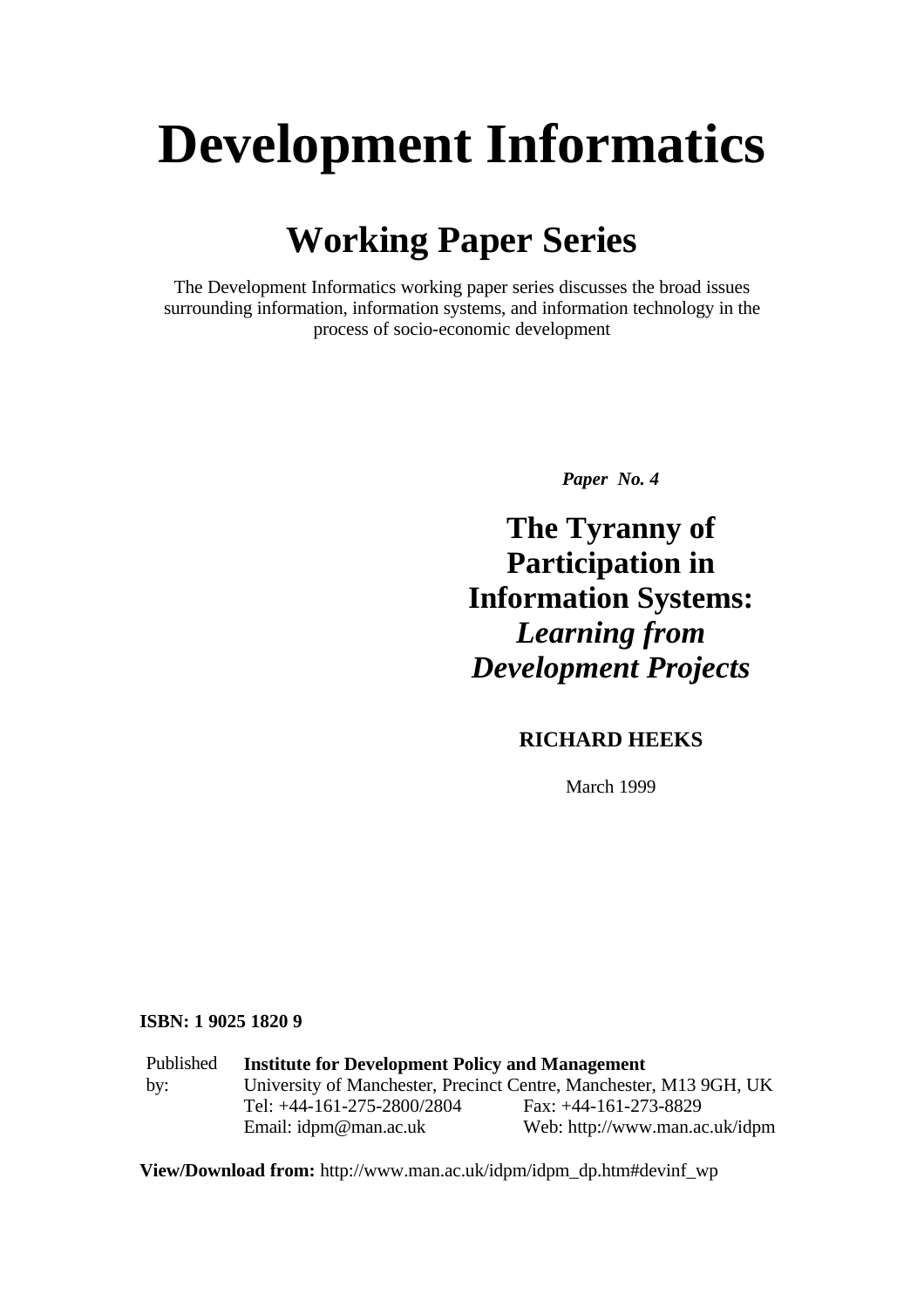#### **Table of Contents**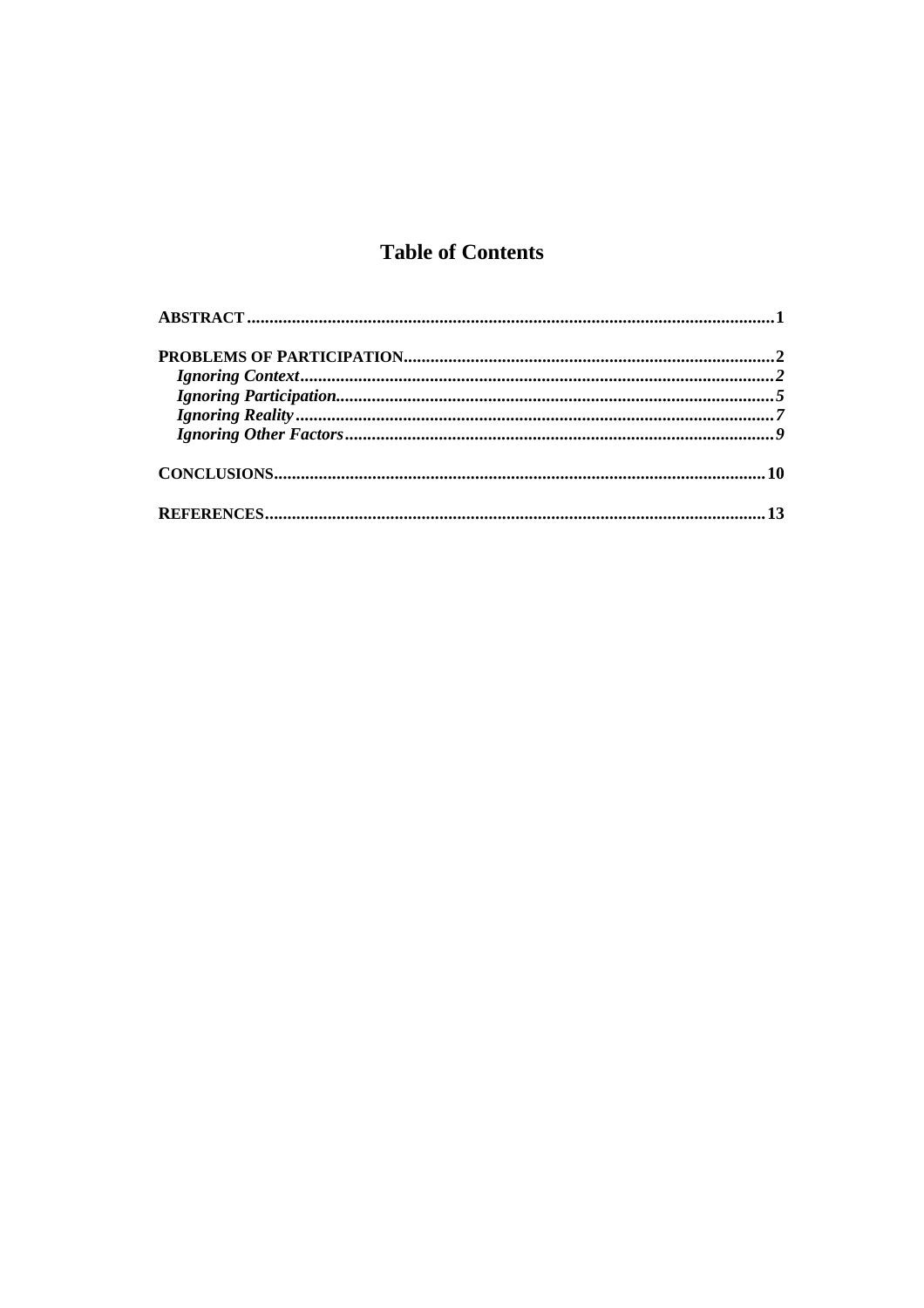## **The Tyranny of Participation in Information Systems:** *Learning from Development Projects*

Richard Heeks IDPM, University of Manchester, UK richard.heeks@man.ac.uk 1999

#### **Abstract**

It often seems that use of participative approaches in the development of information systems (IS) has reached the status of a new orthodoxy: a 'magic bullet' technique that is always relevant, always beneficial in trying to overcome the high failure rate of information systems. Yet participation is clearly not so magical in practice and is often beset by problems. This paper sets out to investigate and understand some of these problems. It does so by recognising the parallels between debate on the role and value of participation in information systems development, and debate on the role and value of participation in development projects more generally<sup>1</sup>. These projects aim to deliver development goals and they have frequently involved participation. They therefore provide fertile ground for learning about approaches to information systems development. Participation is seen to fail in such projects because it ignores context; because it is itself ignored; because it ignores reality; and because it ignores other factors. Based on this analysis, a more critical approach to participation in IS projects is suggested, with three critical questions identified that must be answered before participation can be considered.

 $\overline{a}$ 

<sup>&</sup>lt;sup>1</sup> Much of the latter debate was informed by a symposium held by the Institute for Development Policy and Management at the University of Manchester in November 1998. A book from this symposium, entitled 'Participation: The New Tyranny?' is to be published shortly. Further details can be obtained from the editors, Bill Cooke (bill.cooke@man.ac.uk) or Uma Kothari (uma.kothari@man.ac.uk).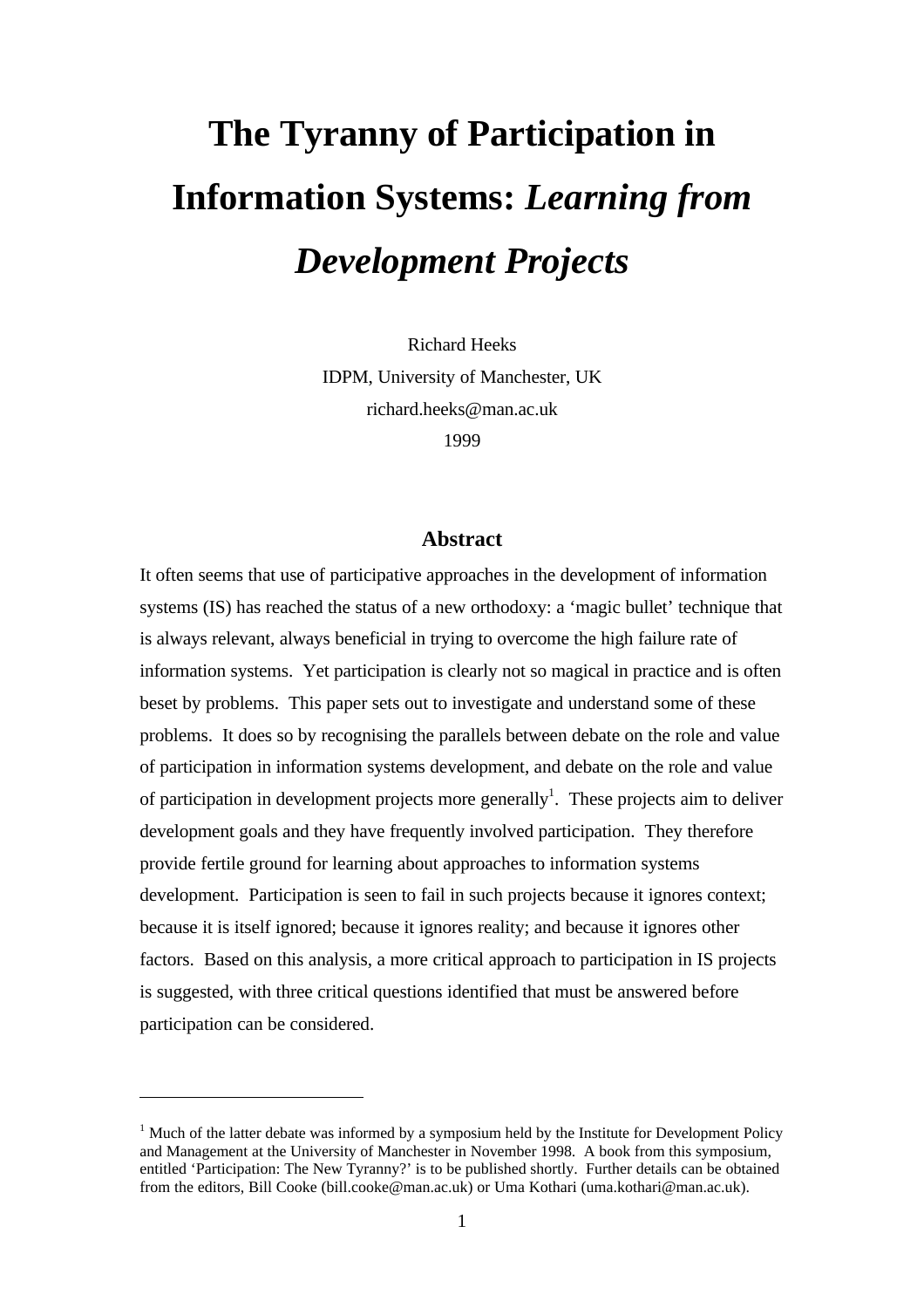#### **Problems of Participation**

Participation has become a 'container concept' (Musch 1998): so broad as to cover a multitude of approaches and techniques. Participation can thus mean many things. For example, one can participate in providing information; in decision making; in implementation of decisions; and in evaluation of those implemented decisions.

Like 'motherhood and apple pie', participation defies tight definition, yet is regarded as a 'good thing'. It thus attains the status of a new mantra amongst development agencies, despite limited hard evidence of success of participation (Cleaver 1998). Its mantra status is confirmed by the fact that most debate has settled into discussion about different participative techniques rather than a deeper or continuous questioning of the value of participation *per se*.

Yet that deeper questioning reveals a number of problematic aspects of participation, where it ignores or is ignored.

#### *Ignoring Context*

Participation is often undertaken without considering the political and cultural context within which it seeks to take place: 'participatory processes have been increasingly approached as technical, management solutions to what are basically political issues' (Gujit and Shah 1998:3). In particular, there are clear cases in development contexts where participation is not participation: where the culture and politics of an organisation prevent apparently participative processes producing truly participative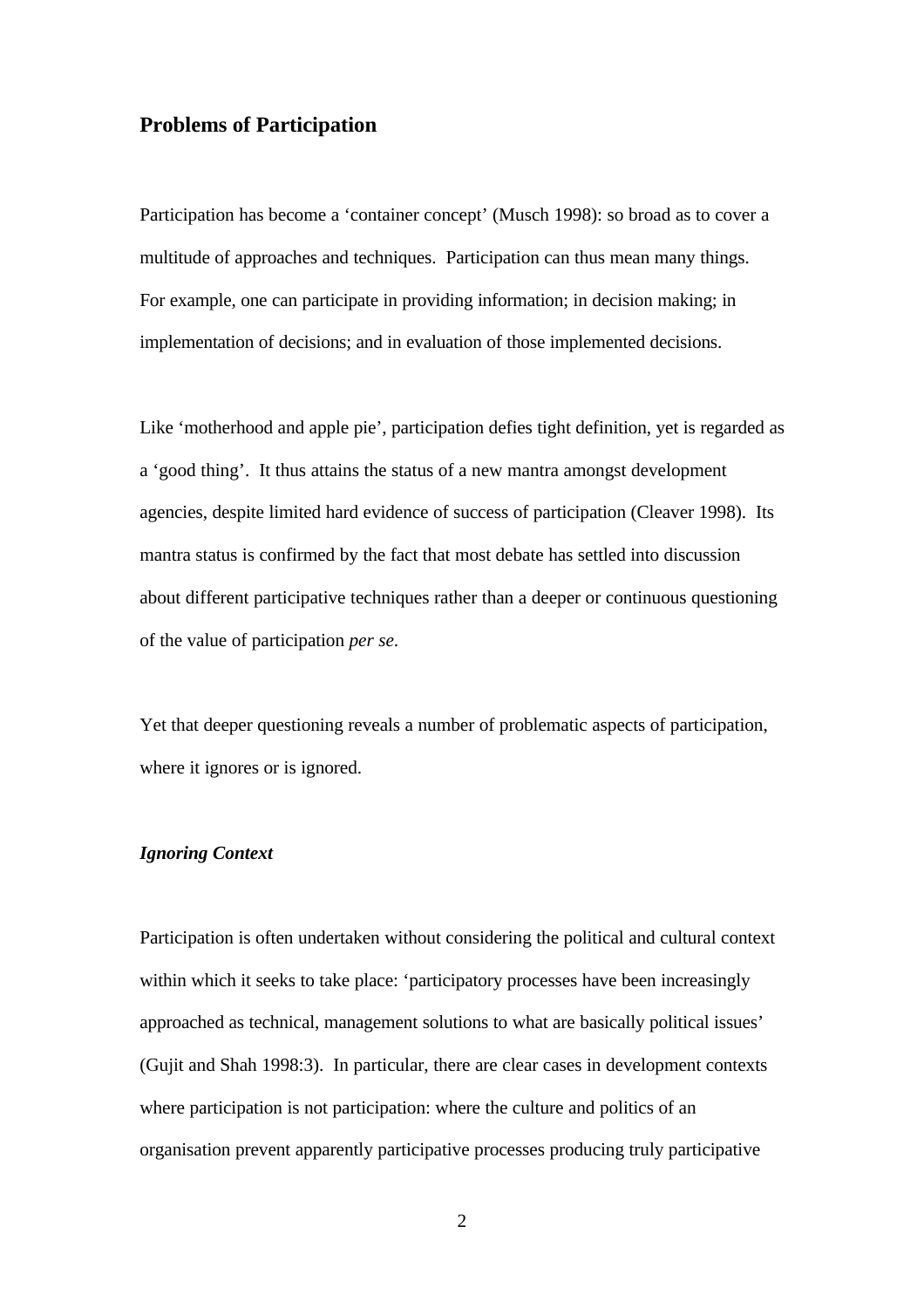outcomes by constraining who can say what and how within any kind of group activity (Biggs and Smith 1998). For IS projects, this suggests that there will be contexts in which participation is not a viable technique, and where attempts to introduce it will fail. Participation cannot therefore be viewed as a universalisable technique.

*Veneered participation*. Because of the orthodoxy of participation, however, organisations often feel forced to create a veneer of participation even if they perceive it to be contextually non-viable. They may do this in order, for example, to please those who are funding a project; with this veneer covering a reality of more top-down, authoritarian approaches to decision-making. In such organisations there may be constant reference to theories and models of participation as guiding principles when, in fact, they do not guide actual practice. In some cases, this veneer is erected to cover decision-making processes that are 'organisationally recognised' as being more effective or efficient. In other cases, though, the veneer may be a cover for the attainment of personal objectives by one or two powerful actors. In understanding apparently participative IS projects it is therefore necessary to 'scratch beneath the surface' and see whether there is any real sense of participation in those projects.

*Inequitable participation*. There can be a mistaken assumption that the process of participation breaks down existing inequalities. In practice, political context suffuses participation. Outcomes of supposedly participative processes are frequently dominated by those individuals who are themselves powerful through position, knowledge, etc. or who are representatives of powerful groups or who, more prosaically, have the power of being publicly articulate. One well-observed finding has been the lack of input from women in processes that outwardly appear participative (Mohan 1998). Particular mention can also be made of the role of external facilitators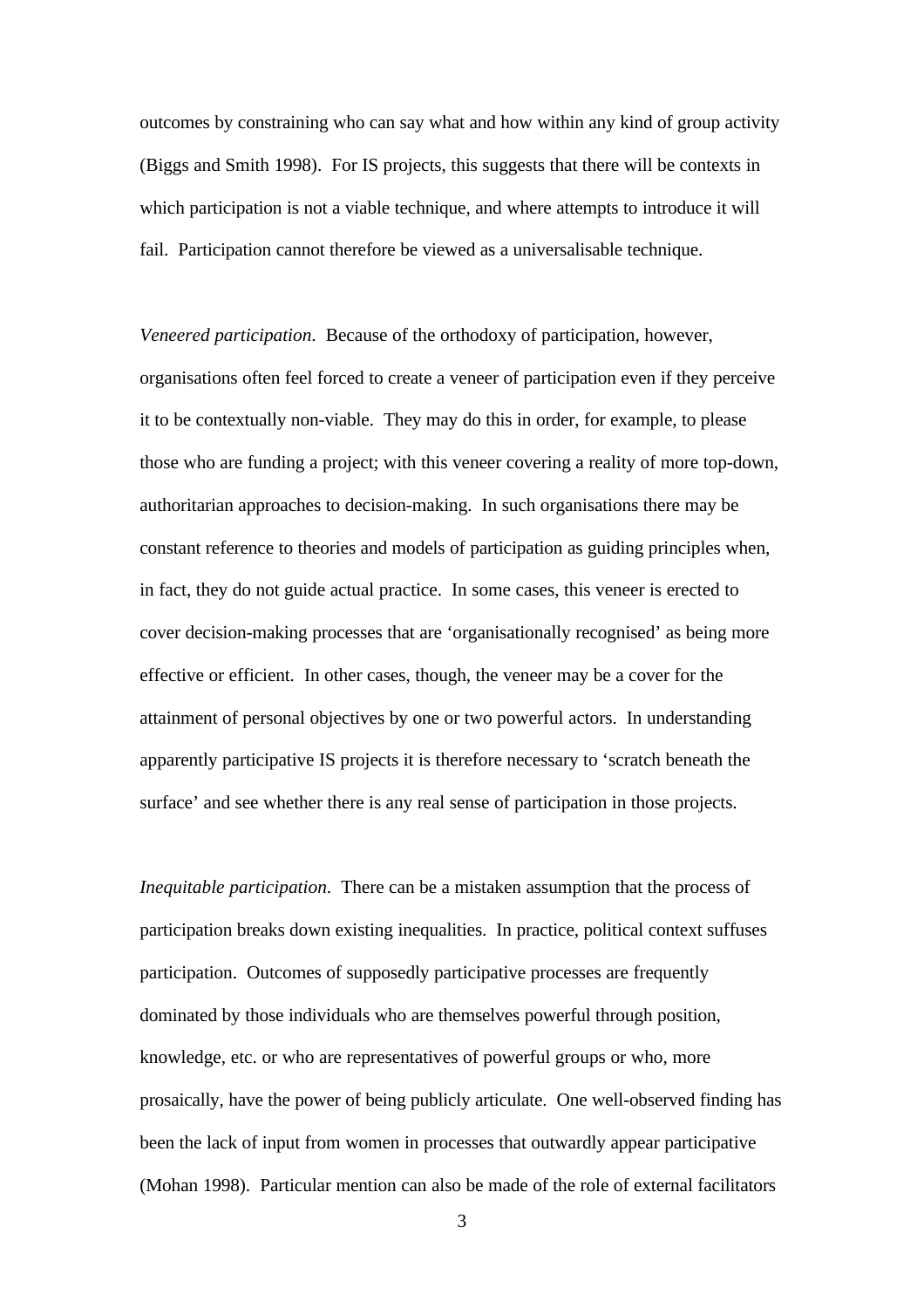and their powerful ability to steer apparently participative processes and to shape decision outcomes.

*Skewed participation*. Inequality may arise even before participation itself has begun in the way that representatives are selected to 'participate in participation'. Membership is often skewed towards the powerful and away from the marginalised. This happens both through nomination and self-selection of members. It can, for instance, bias IS participation towards managerial secondary users and away from clerical primary users.

*Non-communicative participation*. Participative groups and processes tend to reproduce their political and cultural context. One consequence is the inability of representatives from different stakeholder groupings to empathise and communicate with each other. In the IS project process, this is seen most strongly around the 'ITernal triangle' (Knight and Silk 1990 - see Figure 1) that recognises the separate cultures, mindsets and even language of three groups: a) senior managers; b) IT staff; and c) mainstream staff and users. Consequences of their non-communication include delays, misunderstandings and inappropriate design or implementation.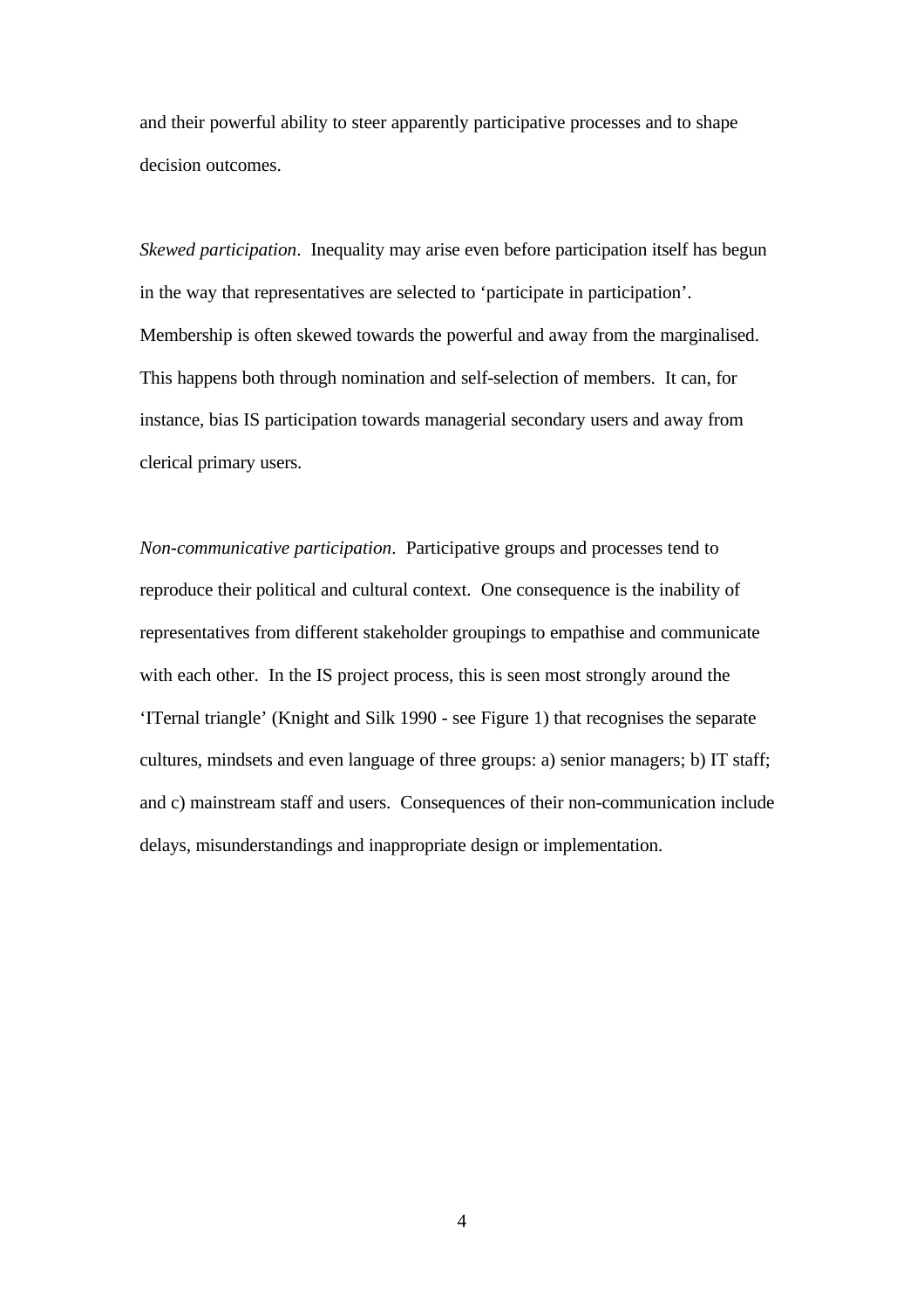

**Figure 1. The 'ITernal Triangle' of Gaps Between Different Staff**

*Career-enhancing participation*. The use of participation may reflect the personal agendas of one or two powerful staff rather than the needs of the project or organisation. Those who introduce participation into their projects will often see their careers boosted – and may even go on as consultants to sell the skills and techniques of participation to other organisations – regardless of the success or failure of the initial project (Mosse 1998).

#### *Ignoring Participation*

Because participation has become the new mantra, it is often introduced in a topdown, blueprint manner. This may preclude true participation, as already suggested by many of the acontextual approaches described above.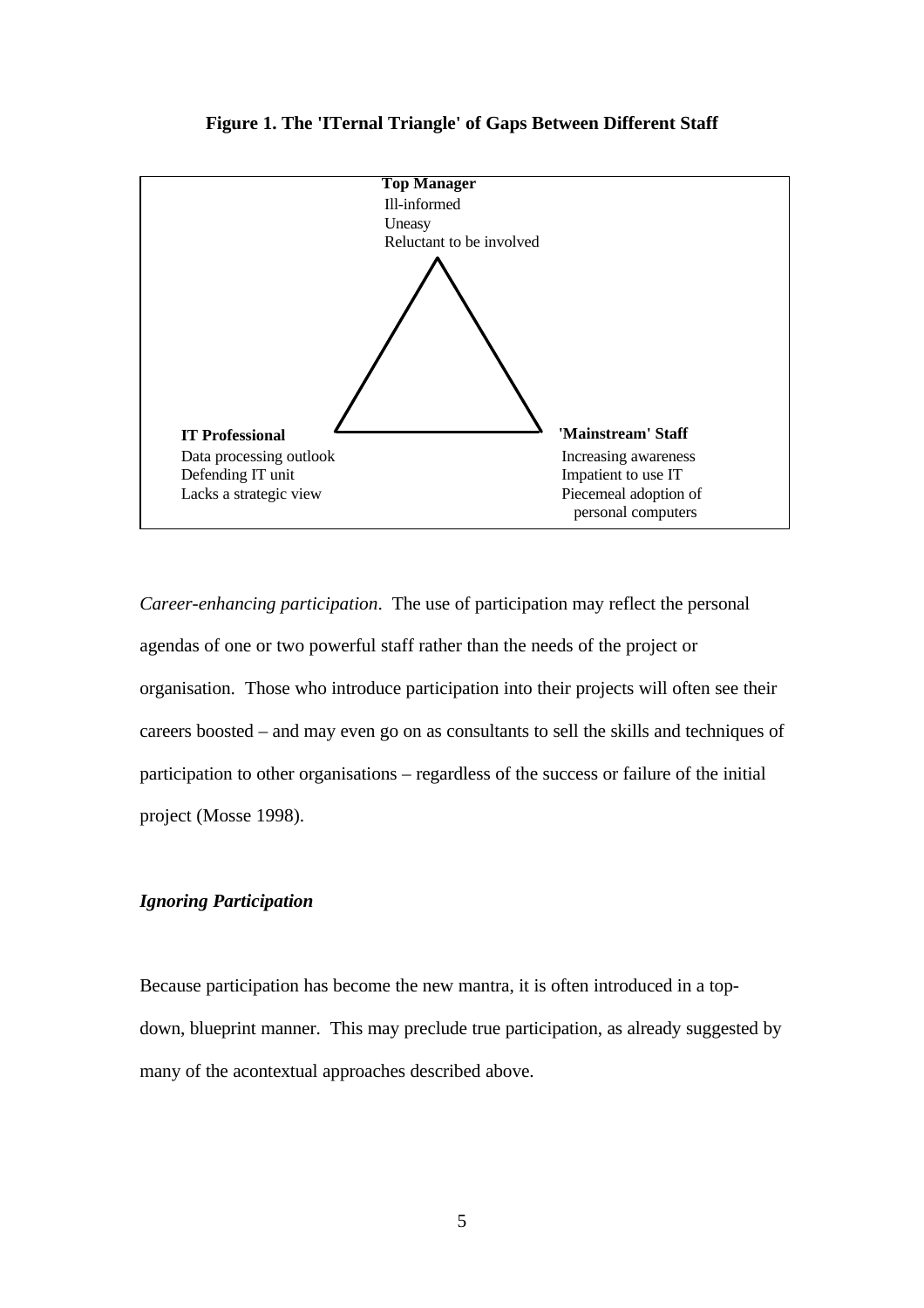*Indicative/token participation*. Where participation is merely a token – perhaps a presence more for external than for internal consumption – there may be an obsession with the institutions and overt indicators of participation, such as committees and meetings, rather than the process and outcomes of participation (Cleaver 1998). Mere membership of such committees, mere attendance at meetings is equated with successful participation. Projects therefore claim to be successful by demonstrating an appearance of participation rather than by demonstrating achievement of participative outcomes. Such token participation is normally not part of any wider or longer-term process of empowerment. For an IS project, the outcomes are little better than those achieved by top-down diktat. Indeed, the outcomes may be worse if, for instance, user groups are disappointed by the tokenism and thus become alienated from the IS development process.

*Bureaucratic participation*. Very similar is the bureaucratic approach to participation, or 'participation by numbers': a checklist approach that fails to create any true process of empowerment or involvement. One example of this is 'bean-counting participation' that requires one representative of each perceived existing structure or grouping to be present, regardless of the validity or impact of such representation. For IS projects this may create dysfunctional teams that are unable to produce the required decisions and outputs.

*Injurious participation*. Top-down, bureaucratic participation may impose rigid formal structures on pre-existing flexible informal truly participative structures, thereby submerging the latter. Formal committees and meetings can jeopardise longer-term, carefully-crafted relationships between existing stakeholders (Hailey 1998). If imposed, participation may also be seen as a powerful and demotivating 'vote of no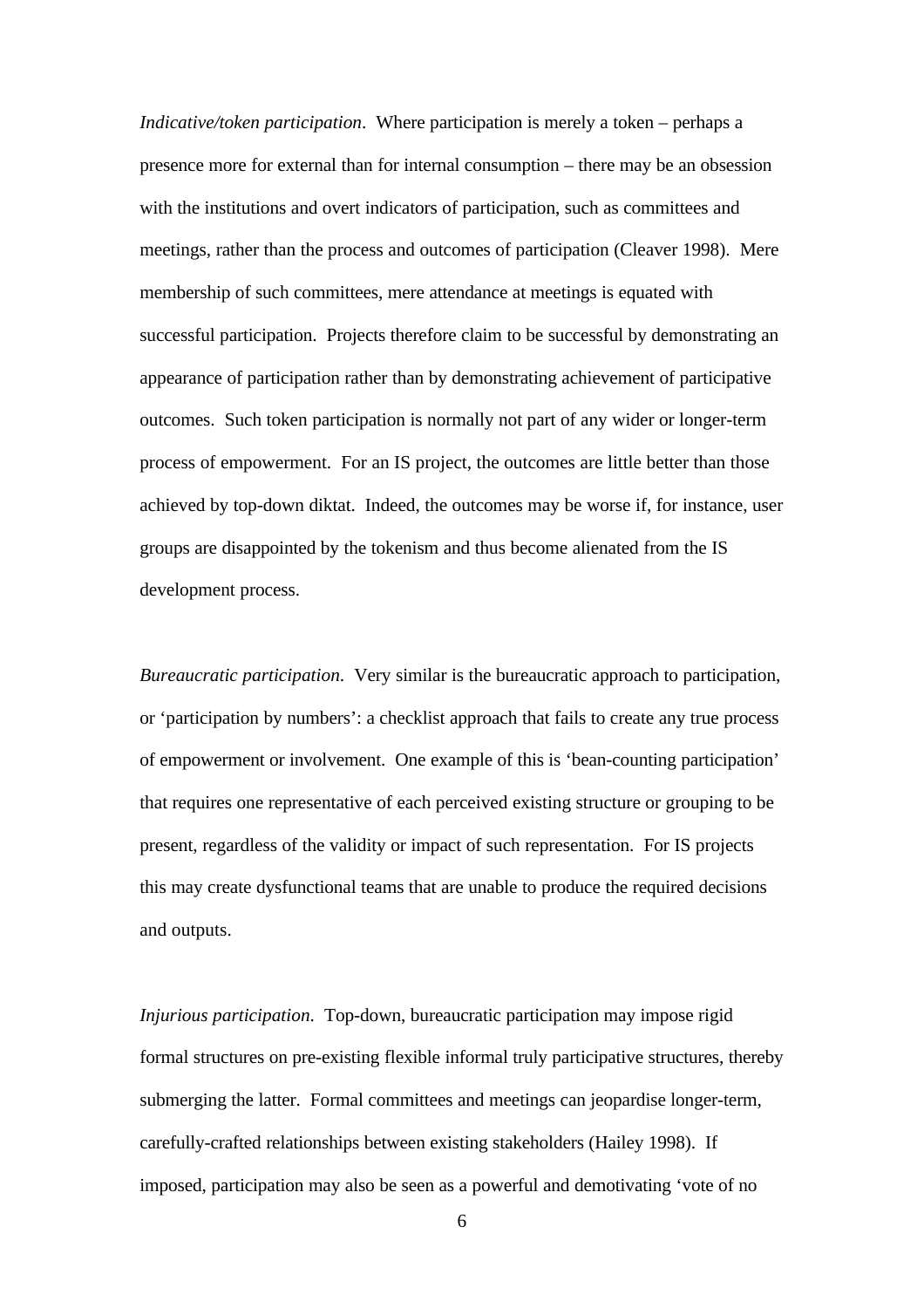confidence' in existing IS staff and their methods. Participation seems especially likely to be injurious in this way if it is 'alien participation': introduced as a technique by outsiders, such as consultants. This undermines the ability of organisational groups to take responsibility themselves for change generally and for IS development more specifically, thereby increasing their external dependence (Mohan 1998).

#### *Ignoring Reality*

As already described, supposedly participative approaches may ignore the realities of context and the realities of poor outcomes. Reality may also be ignored in other ways.

*Resource-deficit participation*. Those introducing participation can make a mistaken assumption about the innate resourcefulness of individuals and groups: assuming that they are latently capable and resourced and that these capacities merely need to be uncovered through participation. In reality, this is not so. Members of organisations, like members of communities, often have heavy existing workloads and have no time to invest in new processes of participation. Where they do participate, there are frequent cases of stress and burnout (Dockery 1998).

There are equally a significant set of required capabilities for those who would take part in participative processes: to absorb information; to put forward a viewpoint publicly; to take decisions; to implement decisions; to evaluate decisions; etc. In reality, individuals may lack these capabilities.

*Inefficient participation*. Even where there are no resource deficits, participation may deny the reality of its resource costs. In practice, participation – which can be a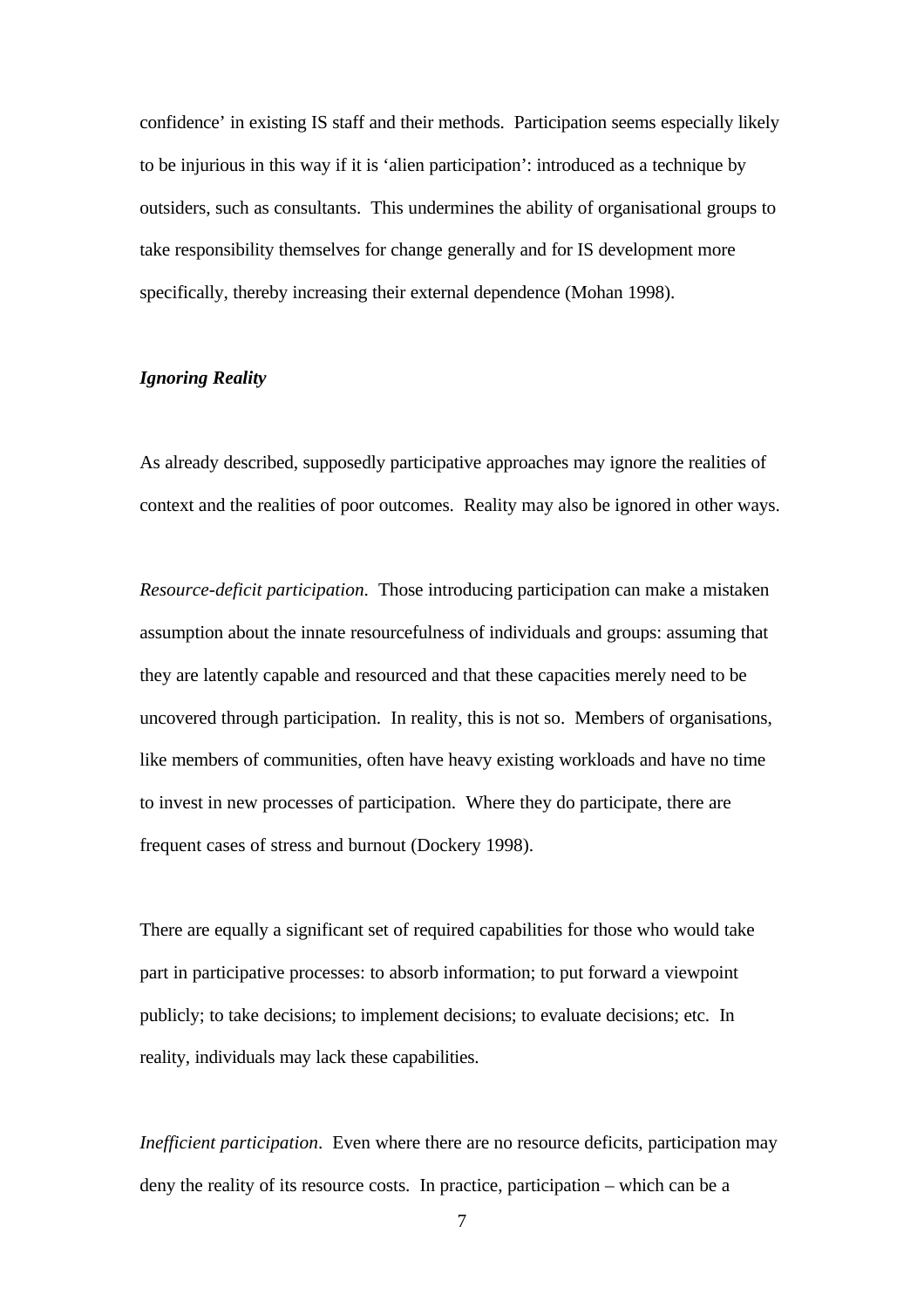substantial consumer of time, effort and money – may be far less efficient than a wellcommunicated top-down decision that could be equally acceptable to most stakeholders. There is a constant danger that participative groups may invest heavily to produce an information system that is no better (or even – see below – is worse) than one produced much more efficiently by less democratic means.

*Rational non-participation*. There may be a mistaken assumption about the presence of a further resource: motivation. It seems generally assumed that engagement in participation is the only rational approach that individuals can adopt; that there is no such thing as a rational choice not to participate in a decision-making process or an IS development process.

In reality, it may often be rational for individuals not to participate. This may be so even where the decision outcomes are of interest, if someone else will make and implement decisions that will be beneficial, or at least acceptable, to the individual without requiring them to invest time and effort. Even more, where the individual is not interested in the decision or outcome, it is rational not to participate.

The result of this mistaken assumption can be top-down imposition of participation on individuals or groups who resent this. Participation in common projects – such as an organisation-wide information system – can be seen as a constraint by some individuals, who feel bound by common goals and actions that they do not share. For these individuals, it is more empowering not to participate since this leaves them free to pursue their own agenda.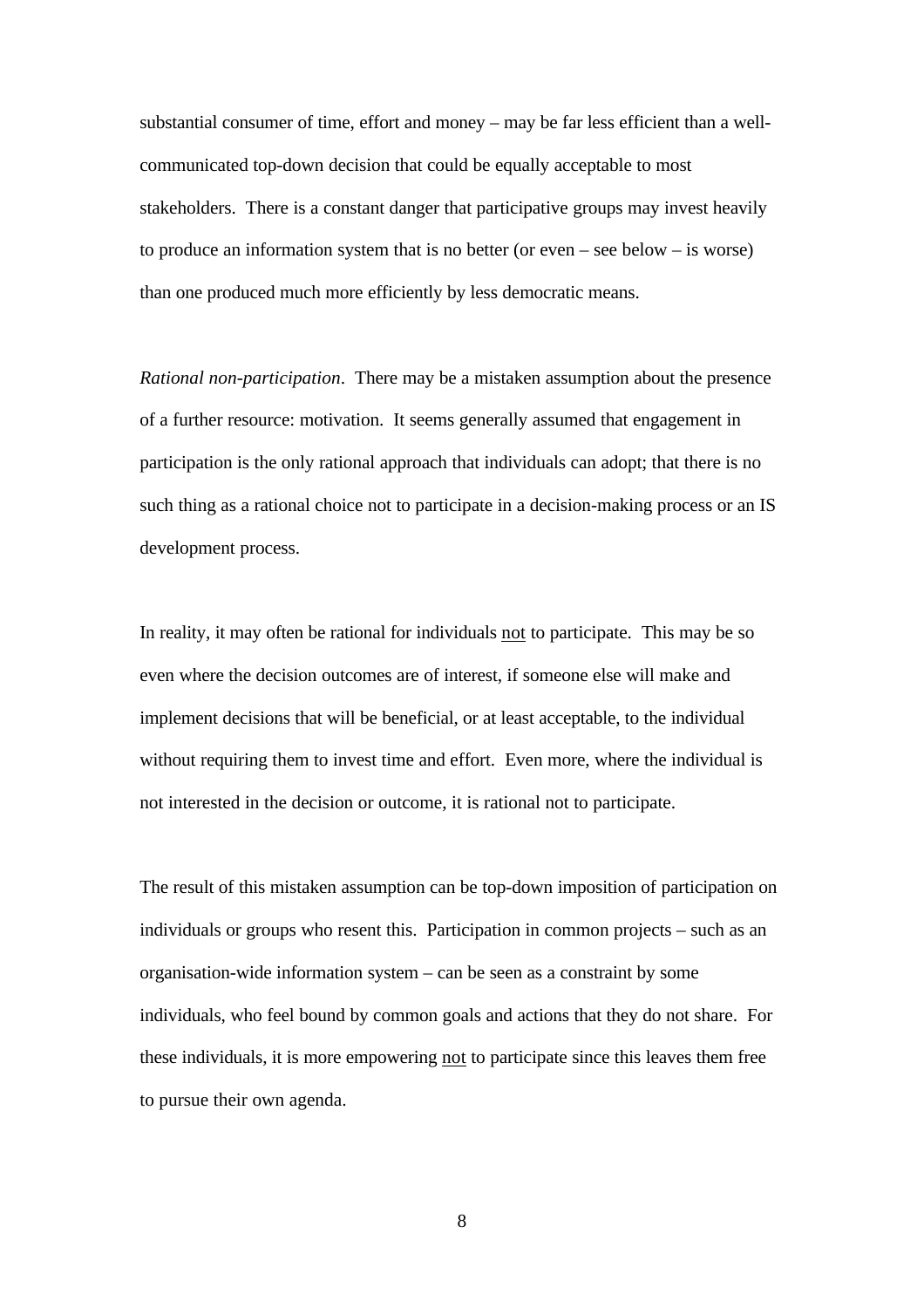*Groupthink participation*. Participation generally means working in groups, and the reality of group working is not always positive. Cooke (1998) describes three potentially negative outcomes:

- Risky shift: the tendency of some groups to take more risky decisions than those that they would have taken as individuals. Where risk-taking is valued, groups diffuse responsibility and allow, for instance, participative processes to endorse IS designs that are excessively prone to failure.
- The Abilene paradox: the ability of some groups to produce an apparent consensus that no member actually desired or supported, through misperception ("But I thought that's what everyone else wanted"). Groups can agree to proceed with information systems that no-one wants; particularly in situations of risk aversion and cultures of not speaking out or of not speaking plainly and openly.
- Groupthink: the ability of some groups to become insular and isolated from reality, and therefore to take decisions which are either unrealistic or are damaging to those outside the group. Where potentially participative groups come to think of themselves as special, different, and 'above the rest', they may start to plan information systems regardless of the real-world consequences.

#### *Ignoring Other Factors*

*Post-modern participation: ignoring rigour*. There can be a mistaken conflation of participation with the post-modern view that all perspectives are of equal value, or even with the view that there should be a categorical rejection of formality and structure. This, in turn, can mean a rejection of rigour in decision making and action. There can be deification of personal feelings and opinions that ignores more structural,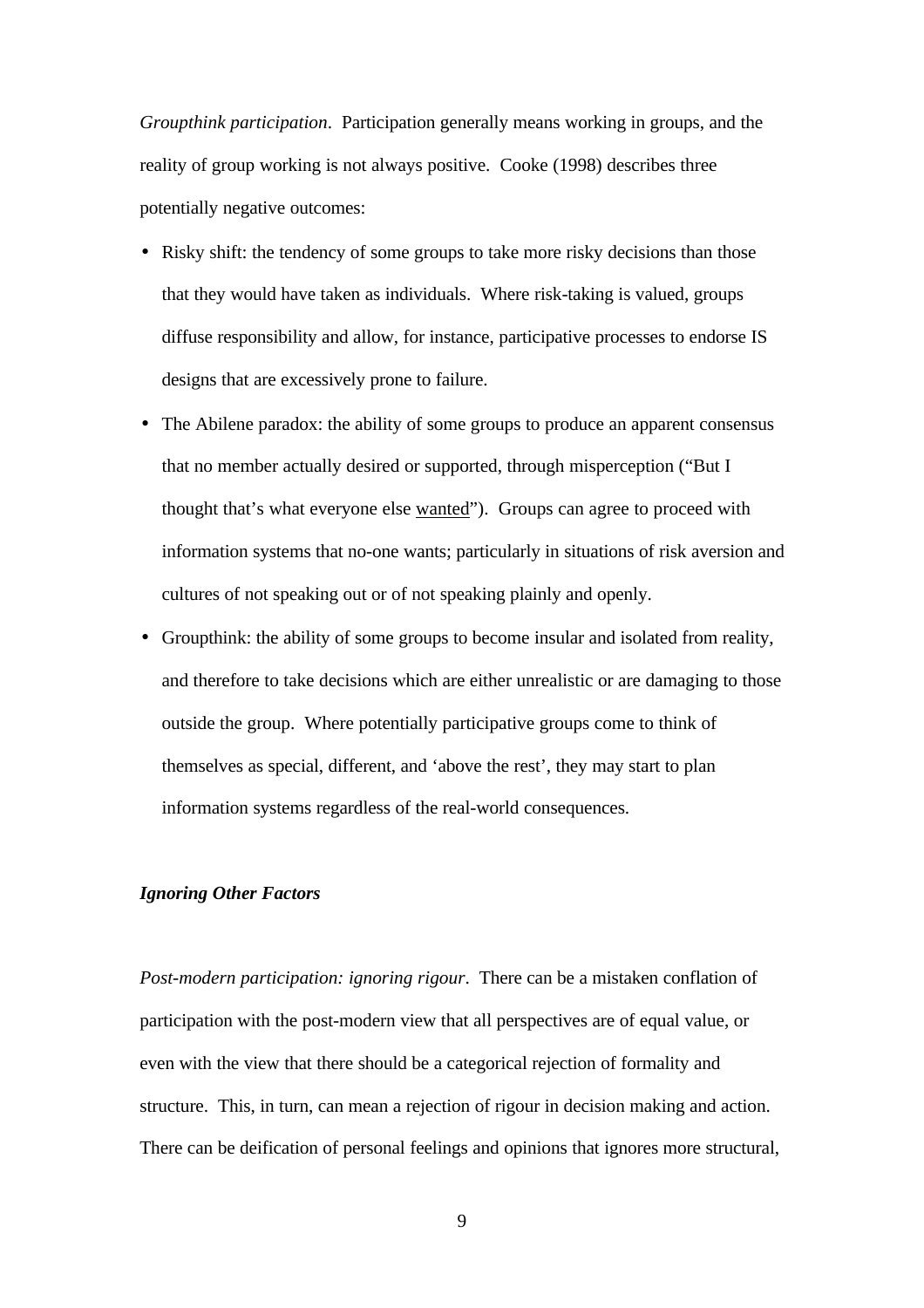systemic, environmental factors that need to be considered. With information systems, this may materialise in the idea that having a talking shop about the IS is good enough and that any kind of rigorous analysis, design or implementation can be – indeed should be – rejected.

*'Let it all hang out' participation: ignoring confidentiality*. A necessary part of 'proper participation' can be seen as a requirement to bring all issues and all feelings out into the open. In the first place this is clearly alien to many organisational cultures. Secondly, secrets have their value in all contexts. 'Letting it all hang out' can have negative impacts of increasing disagreement and conflict within the organisation, making a positive outcome of participation less rather than more likely.

#### **Conclusions**

From the discussion above, one can differentiate:

- a) *operational constraints*: that make participation hard to achieve in some or most situations, and
- b) *inherent problems*: that emerge even when participation does take place.

Despite all these criticisms and shortcomings, participation will remain an important tool in the IS development toolkit. Not surprisingly, then, new and refined techniques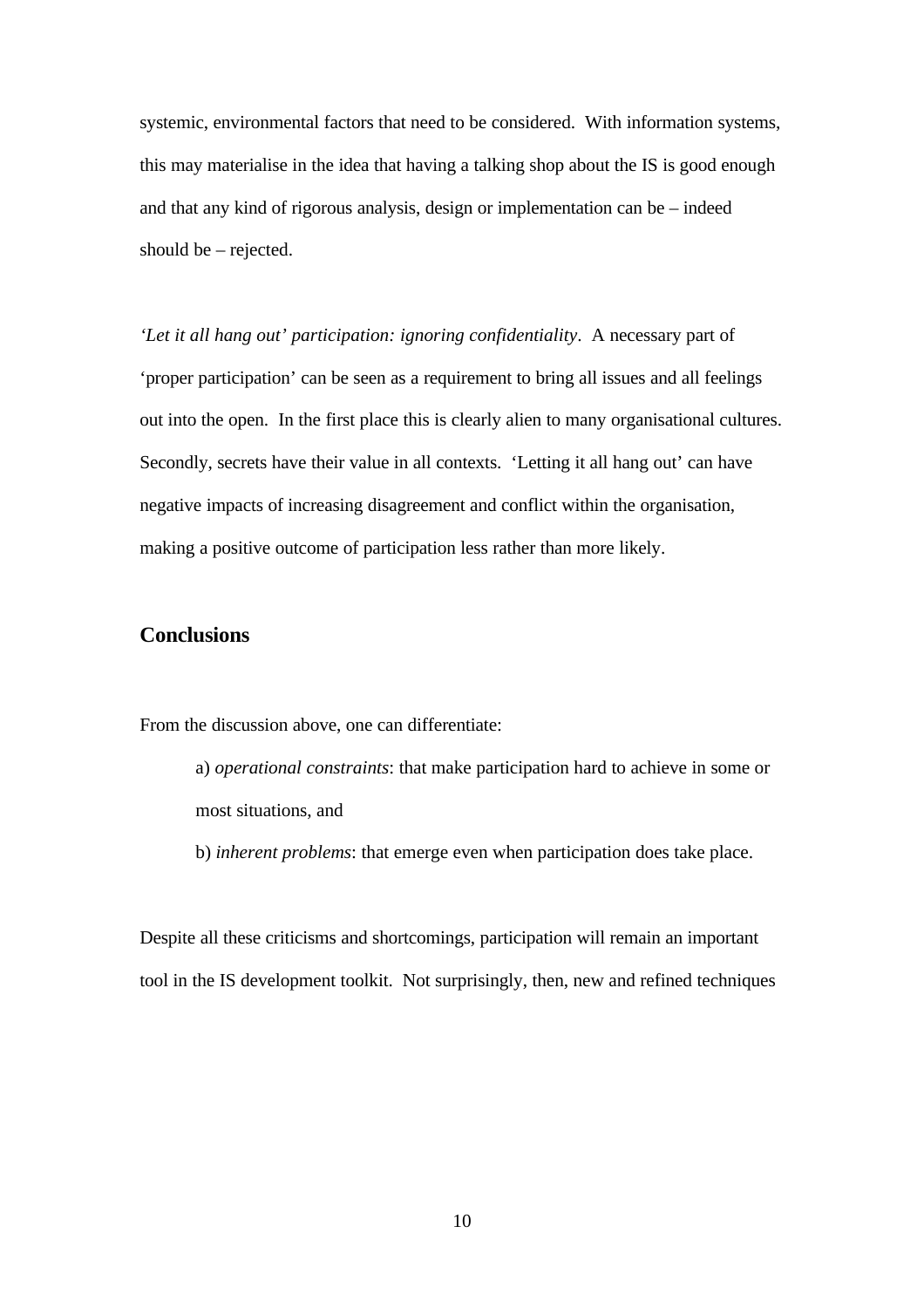are still suggested to cope with both the identified constraints and problems. For example:

- Focusing on group formation of the IS development team more than the outcomes of participation, given that good decision-making comes from mutual understanding and trust.
- 'Walking and talking': getting IS decision makers on a long-term basis to understand and be trusted by stakeholder groups. This to be achieved by having those decision makers get out, walk around and talk constantly with the groups.
- Focusing on a longer-term, deeper approach to empowerment within the organisation, of which participation would be just one part. Thus, attempting to shift organisation-wide factors such as structures and culture rather than just attempting to 'bolt on' participation to IS projects.

More generally, it is clear that participation needs to be approached far more critically and without the assumption that it will always and necessarily bring benefits either to development projects generally or to IS development projects more specifically.

"It is important to look at what is going on *around* the techniques themselves if, as suggested here, the main determinants of outcomes lie not with the choice of method but with the institutions and protagonists in which those choices are made." (Biggs and Smith 1998:245)

This therefore suggests three key questions must be asked where participation is being considered.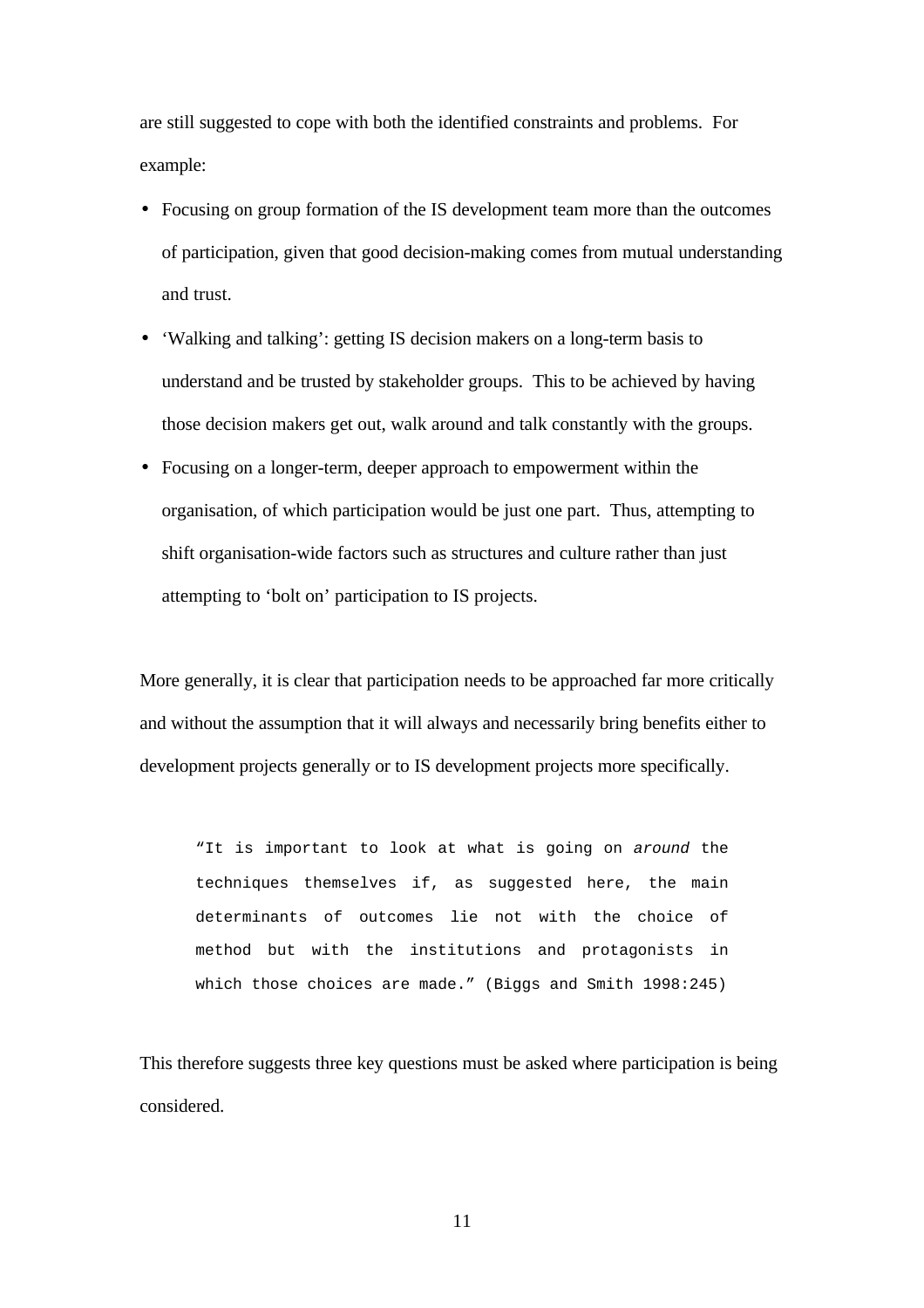#### *1. What is the political and cultural context?*

As noted, it seems likely that this context determines IS and other outcomes more than the particular approach or techniques – participative or otherwise – that are utilised. Discussion and diffusion of politico-cultural analysis tools may therefore be of greater value in the IS domain than the minutiae of participative or technical analysis techniques.

#### *2. Who wants to introduce participation, and why?*

Those initiating participation may be motivated by a desire to offload IS responsibilities and workloads onto others, or by a desire to achieve certain career goals. This is obviously less likely to be successful than the situation where participation is driven by a desire to improve IS decision-making and increase the ownership of those decisions.

#### *3. Who is participation sought from? Do they want to, and can they, participate?*

Similarly, from the perspective of potential participants, their motivations and resources are central. Where they lack a good reason to participate in an IS project and/or where they lack the resources to participate, participation failure is the likely outcome.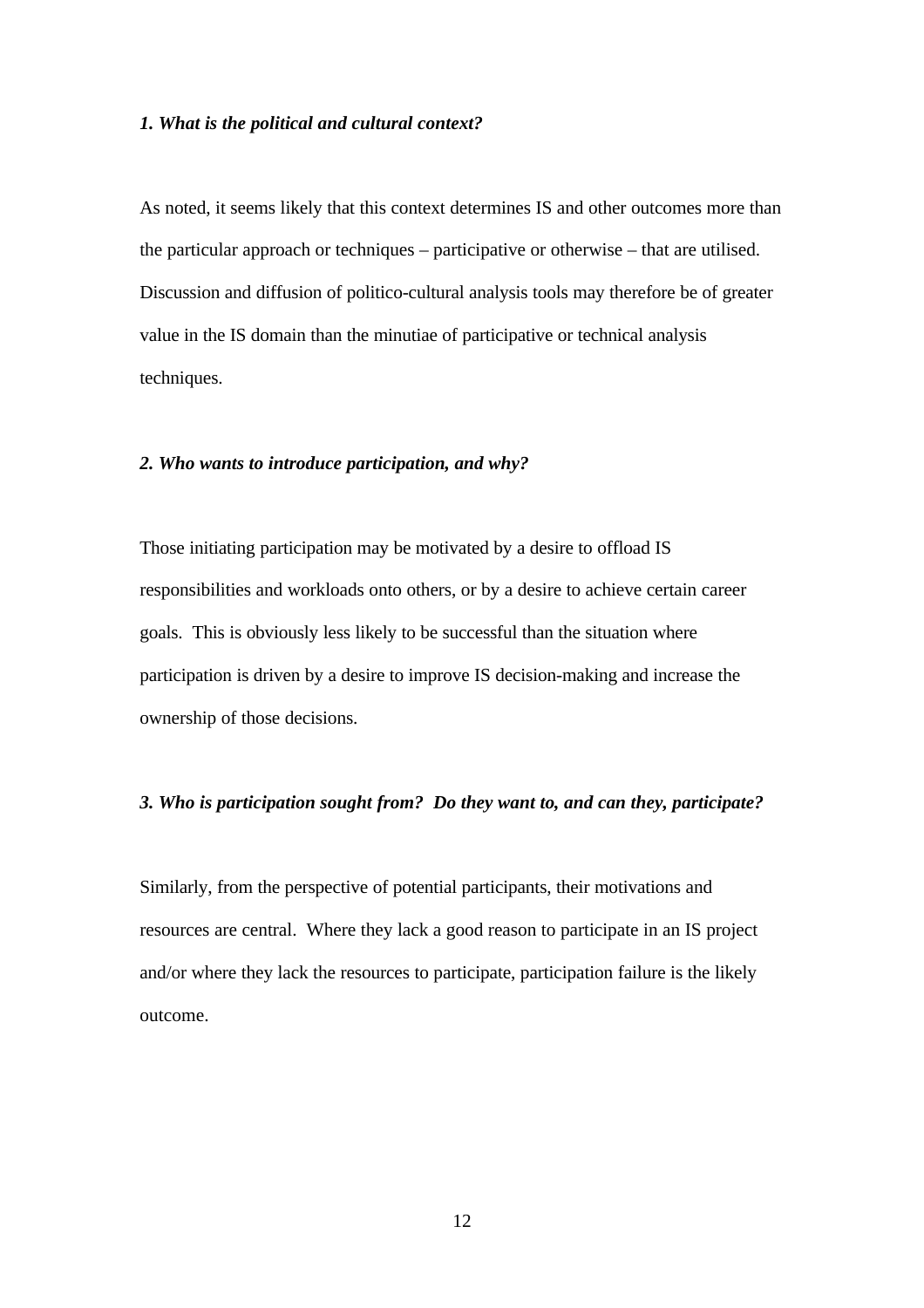#### **References**

Biggs, S. and Smith, G. (1998) 'Beyond methodologies: coalition-building for participatory technology development', World Development, 26(2), 239-248

Cleaver, F. (1998) 'Paradoxes of participation', paper presented at symposium on Participation: The New Tyranny?, IDPM, University of Manchester, 3 November

Cooke, B. (1998) 'The social-psychological limits of participation', paper presented at symposium on Participation: The New Tyranny?, IDPM, University of Manchester, 3 November

Dockery, G. (1998) 'Questioning participation and equity in health', paper presented at symposium on Participation: The New Tyranny?, IDPM, University of Manchester, 3 November

Gujit, I. and Shah, M. (1998) 'Waking up to power, conflict and process', in The Myth of Community, I. Gujit and M. Shah (eds), Intermediate Technology Publications, London

Hailey, J. (1998) 'Beyond the PRA formula', paper presented at symposium on Participation: The New Tyranny?, IDPM, University of Manchester, 3 November

Knight, A.V. and Silk, D.J. (1990) Managing Information, McGraw-Hill, London